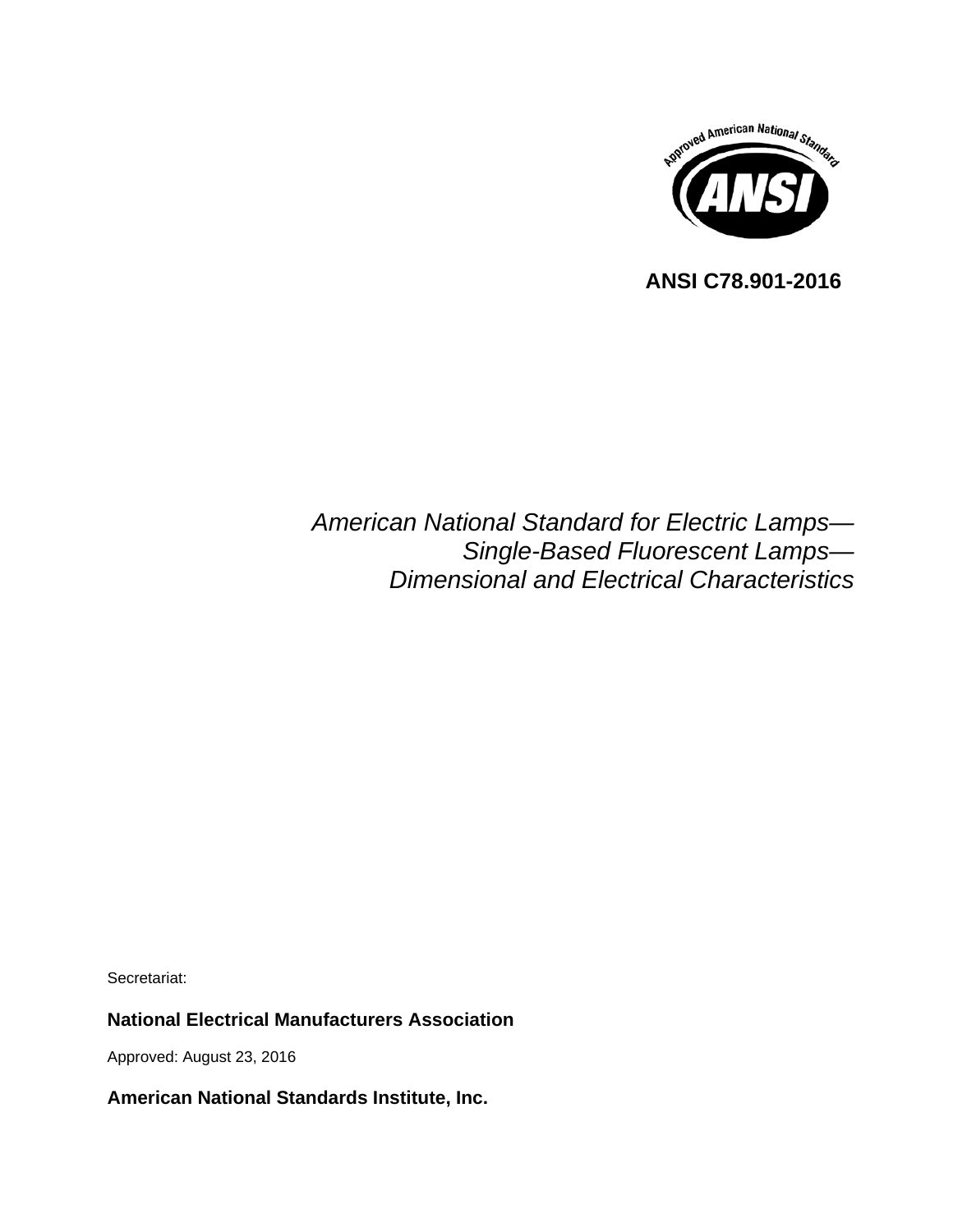### **NOTICE AND DISCLAIMER**

The information in this publication was considered technically sound by the consensus of persons engaged in the development and approval of the document at the time it was developed. Consensus does not necessarily mean that there is unanimous agreement among every person participating in the development of this document.

ANSI standards and guideline publications, of which the document contained herein is one, are developed through a voluntary consensus standards development process. This process brings together volunteers and/or seeks out the views of persons who have an interest in the topic covered by this publication. While NEMA administers the process to promote fairness in the development of consensus, it does not write the document and it does not independently test, evaluate, or verify the accuracy or completeness of any information or the soundness of any judgments contained in its standards and guideline publications.

NEMA disclaims liability for any personal injury, property, or other damages of any nature whatsoever, whether special, indirect, consequential, or compensatory, directly or indirectly resulting from the publication, use of, application, or reliance on this document. NEMA disclaims and makes no guaranty or warranty, expressed or implied, as to the accuracy or completeness of any information published herein, and disclaims and makes no warranty that the information in this document will fulfill any of your particular purposes or needs. NEMA does not undertake to guarantee the performance of any individual manufacturer or seller's products or services by virtue of this standard or guide.

In publishing and making this document available, NEMA is not undertaking to render professional or other services for or on behalf of any person or entity, nor is NEMA undertaking to perform any duty owed by any person or entity to someone else. Anyone using this document should rely on his or her own independent judgment or, as appropriate, seek the advice of a competent professional in determining the exercise of reasonable care in any given circumstances. Information and other standards on the topic covered by this publication may be available from other sources, which the user may wish to consult for additional views or information not covered by this publication.

NEMA has no power, nor does it undertake to police or enforce compliance with the contents of this document. NEMA does not certify, test, or inspect products, designs, or installations for safety or health purposes. Any certification or other statement of compliance with any health- or safety-related information in this document shall not be attributable to NEMA and is solely the responsibility of the certifier or maker of the statement.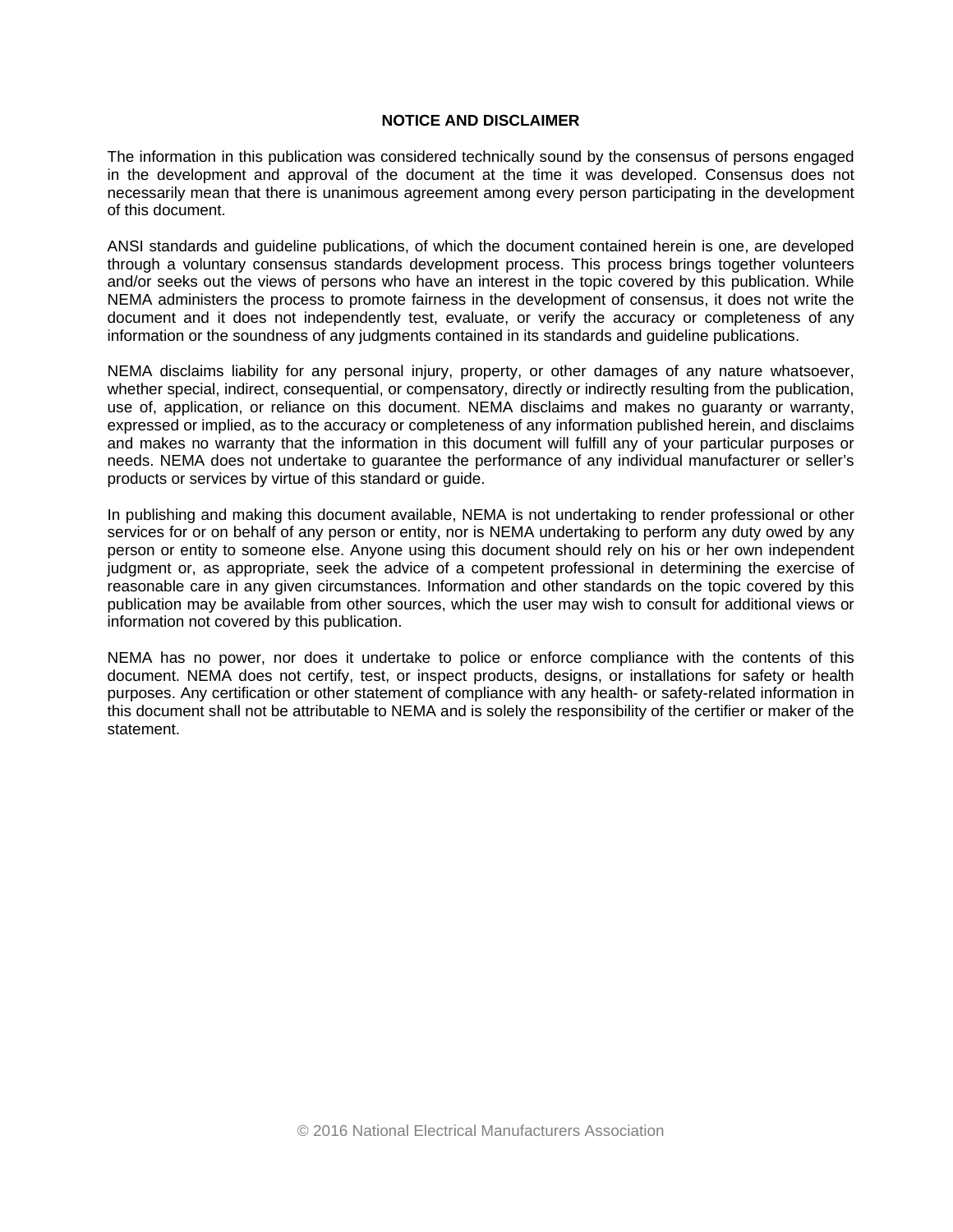# **AMERICAN NATIONAL STANDARD**

Approval of an American National Standard requires verification by The American National Standards Institute, Inc. (ANSI) that the requirements for due process, consensus, and other criteria for approval have been met by the standards developer. An American National Standard implies a consensus of those substantially concerned with its scope and provisions. Consensus is established when, in the judgment of the ANSI Board of Standards Review, substantial agreement has been reached by directly, and materially affected interests. Substantial agreement means much more than a simple majority, but not necessarily unanimity. Consensus requires that all views and objections be considered, and that a concerted effort be made toward their resolution.

The existence of an American National Standard does not in any respect preclude anyone, whether s/he has approved the standard or not, from manufacturing, marketing, purchasing, or using products, processes, or procedures not conforming to the standards. It is intended as a guide to aid the manufacturer, the consumer, and the general public.

The American National Standards Institute, Inc., does not develop standards and will in no circumstances give an interpretation of any American National Standard. Moreover, no person shall have the right or authority to issue an interpretation of an American National Standard in the name of the American National Standards Institute, Inc. Requests for interpretations should be addressed to the secretariat or sponsor whose name appears on this title page.

**CAUTION NOTICE:** This American National Standard may be revised or withdrawn at any time. The procedures of the American National Standards Institute, Inc., require that action be taken periodically to reaffirm, revise, or withdraw this standard. Purchasers of American National Standards may receive current information on all standards by calling or writing the American National Standards Institute, Inc.

#### *Published by*

# **National Electrical Manufacturers Association 1300 North 17th Street, Suite 900 Rosslyn, Virginia 22209**

© 2016 National Electrical Manufacturers Association

All rights, including translation into other languages, reserved under the Universal Copyright Convention, the Berne Convention for the Protection of Literary and Artistic Works, and the International and Pan American copyright conventions.

No part of this publication may be reproduced in any form, in an electronic retrieval system or otherwise, without prior written permission of the publisher.

Printed in the United States of America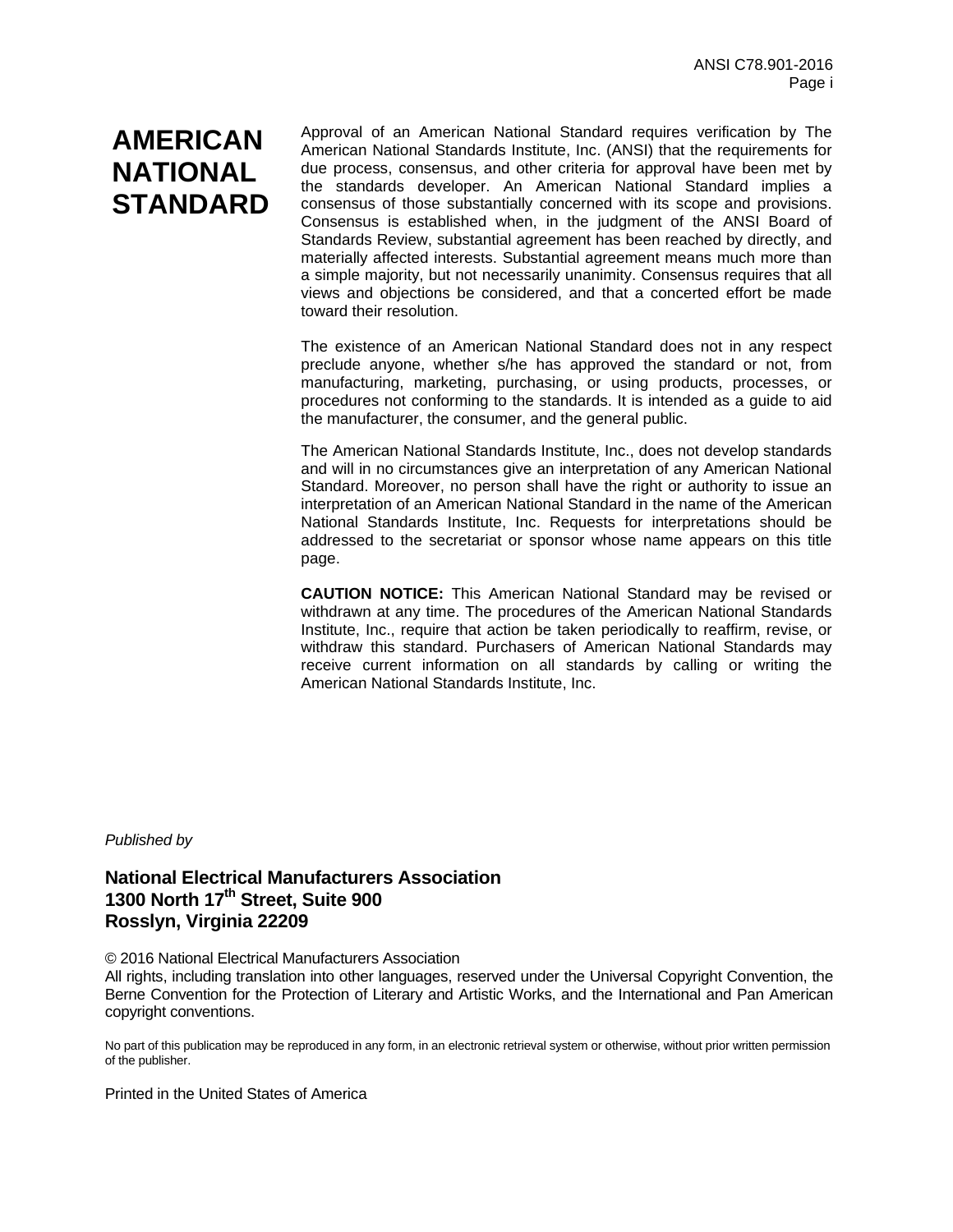## **Foreword** (This foreword is not part of ANSI C78.901-2016)

Suggestions for improvement of this standard should be submitted to the Secretariat, C78 Committee, National Electrical Manufacturers Association, 1300 North 17th Street, Suite 900, Rosslyn, Virginia 22209.

This standard was processed and approved by Accredited Standards Committee on Electric Lamps, C78. Committee approval of the standard does not necessarily imply that all committee members voted for its approval.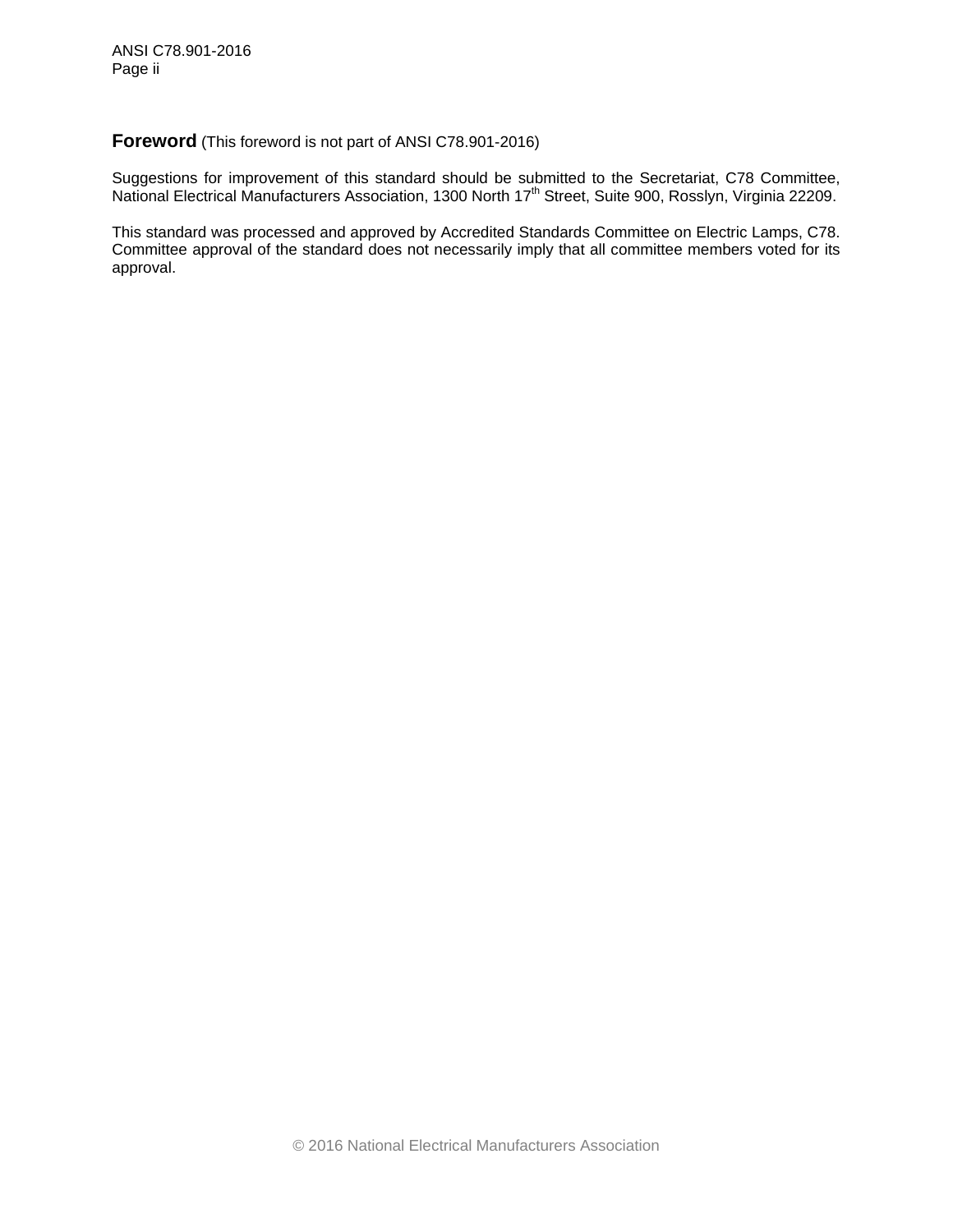## **CONTENTS**

| Part I                                                                                                         | General Information and Requirements                                                                                                                                 |  |
|----------------------------------------------------------------------------------------------------------------|----------------------------------------------------------------------------------------------------------------------------------------------------------------------|--|
| 1<br>$\overline{2}$<br>3<br>$\overline{4}$<br>5<br>6<br>$\overline{7}$<br>8<br>9<br>10<br>11<br>12<br>13<br>14 |                                                                                                                                                                      |  |
| Part II                                                                                                        |                                                                                                                                                                      |  |
|                                                                                                                |                                                                                                                                                                      |  |
| Annex A<br>Annex B<br>Annex C<br>Annex D                                                                       | Generic Designation System for Compact Fluorescent and T5 Twin Fluorescent<br>Guidelines for the Establishment of Wattage Ratings on Fluorescent Lamp Data Sheets 23 |  |
|                                                                                                                |                                                                                                                                                                      |  |
| 1<br>2<br>3                                                                                                    |                                                                                                                                                                      |  |
|                                                                                                                |                                                                                                                                                                      |  |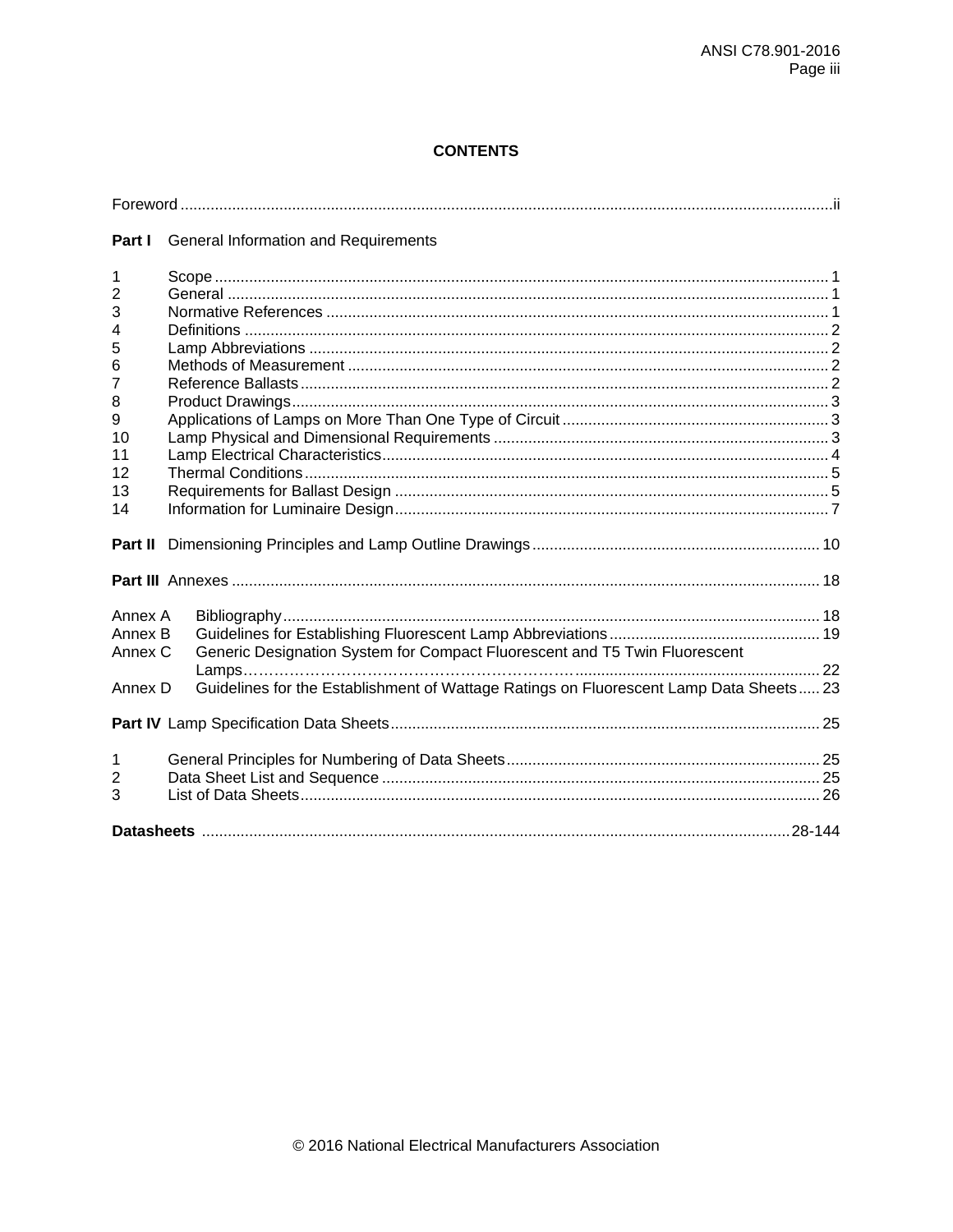**< This page left blank intentionally. >**